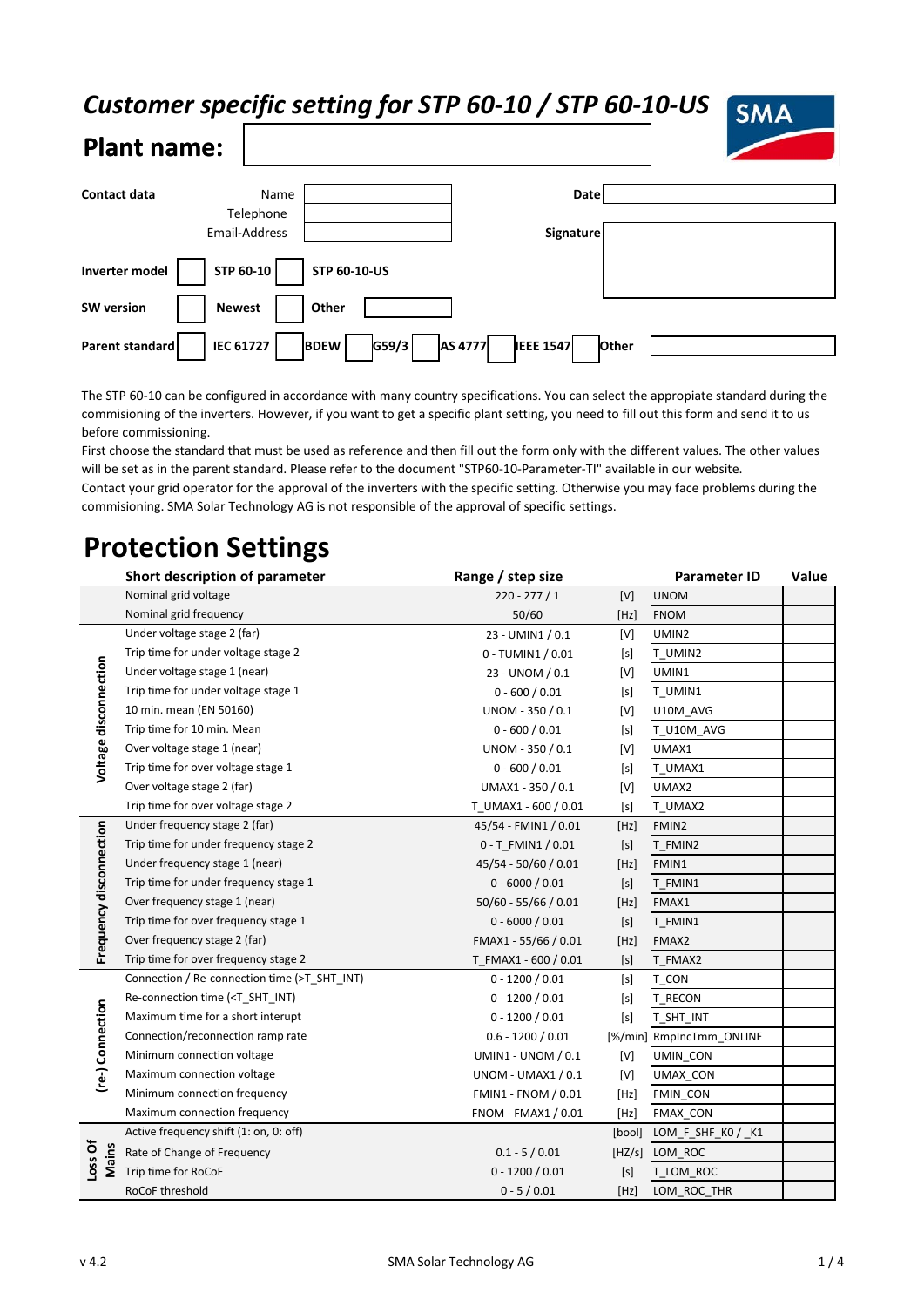## **Auxiliary Support Settings**

|                       | Short description of parameter                                                                                               | Range / step size    |               | <b>Parameter ID</b>   | <b>Value</b> |
|-----------------------|------------------------------------------------------------------------------------------------------------------------------|----------------------|---------------|-----------------------|--------------|
| Fault Ride Through    | FRT mode (0:off, 1:zeroCurrent, 2:Q CurrentOnly,<br>3:P_CurrentOnly, 4:fullCurrent_Q_Priority, 5:<br>fullCurrent_P_Priority) |                      | [int]         | FRT_MODE              |              |
|                       | FRT dI/dU gain (k-factor) for Positive Sequence in HVRT                                                                      | $0 - 10 / 0.1$       | $\frac{1}{2}$ | FRT DIDU POS HVRT     |              |
|                       | FRT dI/dU gain (k-factor) for Positive Sequence in LVRT                                                                      | $0 - 10 / 0.1$       | $\frac{1}{2}$ | FRT DIDU POS LVRT     |              |
|                       | FRT reactive current curve type (0: BDEW, 1: SDL-Wind)                                                                       |                      | [int]         | FRT_IQ_MODE           |              |
|                       | FRT blocking zone time                                                                                                       | $0 - 10 / 0.01$      | [s]           | FRT_T_BLK             |              |
|                       | FRT transition time                                                                                                          | $0 - 10 / 0.01$      | [s]           | FRT T TRANS           |              |
|                       | FRT lower threshold voltage                                                                                                  | $10 - 100 / 0.01$    | [%]           | FRT_ULOW              |              |
|                       | FRT upper threshold voltage                                                                                                  | $100 - 130 / 0.01$   | [%]           | FRT_UUP               |              |
|                       | FRT power recovery time                                                                                                      | $0 - 10 / 0.01$      | [s]           | FRT_T_P_RECOV         |              |
| <b>Basic Settings</b> | Mode Select (1: Q(U), 2: Q(P), 3: Q(S), 4: Q(T), 5: Qext, 6: PF(P),<br>7: PF(U), 8: PF(T), 9: PFext)                         |                      | [int]         | <b>ModeSelect</b>     |              |
|                       | Night mode selection (0:false, 1:true)                                                                                       |                      | [bool]        | NightMode             |              |
|                       | Active power limitation for reactive power support                                                                           | $80 - 100 / 0.01$    | [%]           | P_LIM_IF_Q            |              |
|                       | Nominal apparent power at point of common coupling                                                                           | $60 - 2400 / 0.1$    | [kVA]         | Sgrid nom             |              |
|                       | Voltage drop between PCC and generator                                                                                       | $0 - 1000 / 0.1$     | [V]           | <b>UNOMOffset</b>     |              |
|                       | Maximum reactive power reduction rate                                                                                        | $-1200 - 0.6 / 0.01$ |               | [%/min] RmpDecTmm_Q   |              |
|                       | Maximum reactive power increase rate                                                                                         | $0.6 - 1200 / 0.01$  |               | [%/min] RmpIncTmm Q   |              |
|                       | Reduction rate of power after external setpoint change                                                                       | $-1200 - 0.6 / 0.01$ |               | [%/min] RmpDecTmm EXT |              |
| Immediate Controls    | Increase rate of power after external setpoint change                                                                        | $0.6 - 1200 / 0.01$  |               | [%/min] RmpIncTmm_EXT |              |
|                       | Maximum active power                                                                                                         | $0 - 100 / 0.01$     | [%]           | P ref                 |              |
|                       | Maximum reactive power                                                                                                       | $-100 - 100 / 0.01$  | [%]           | Q_ref                 |              |
|                       | Maximum power factor                                                                                                         | $-0.810.8/0.01$      | [             | PF_ref                |              |
|                       | Maximum apparent power                                                                                                       | $0 - 100 / 0.01$     | [%]           | S_ref                 |              |
| function<br>Fallback  | Activation of the Fallback function (0=disable, 1=enable)                                                                    | $0 - 1$              | [int]         | FallbackEnabled       |              |
|                       | Activation time after a communication loss                                                                                   | $2 - 20$             | [s]           | FallbackDelay         |              |
|                       | Duration of the fallback function                                                                                            | $0 - 604800$         | [s]           | FallbackMaxDuration   |              |
|                       | P reference                                                                                                                  | $0 - 100 / 0.01$     | [%]           | FallbackPref          |              |
|                       | Q reference                                                                                                                  | $0 - 100 / 0.01$     | [%]           | FallbackQref          |              |

#### **Reactive Power Modes**



**Mode #3 Reactive power as a function of apparent power is editable via the ramps and reference points given under Immidiate Mode #5 Constant reactive power is editable via the ramps and reference points given under Immidiate Controls**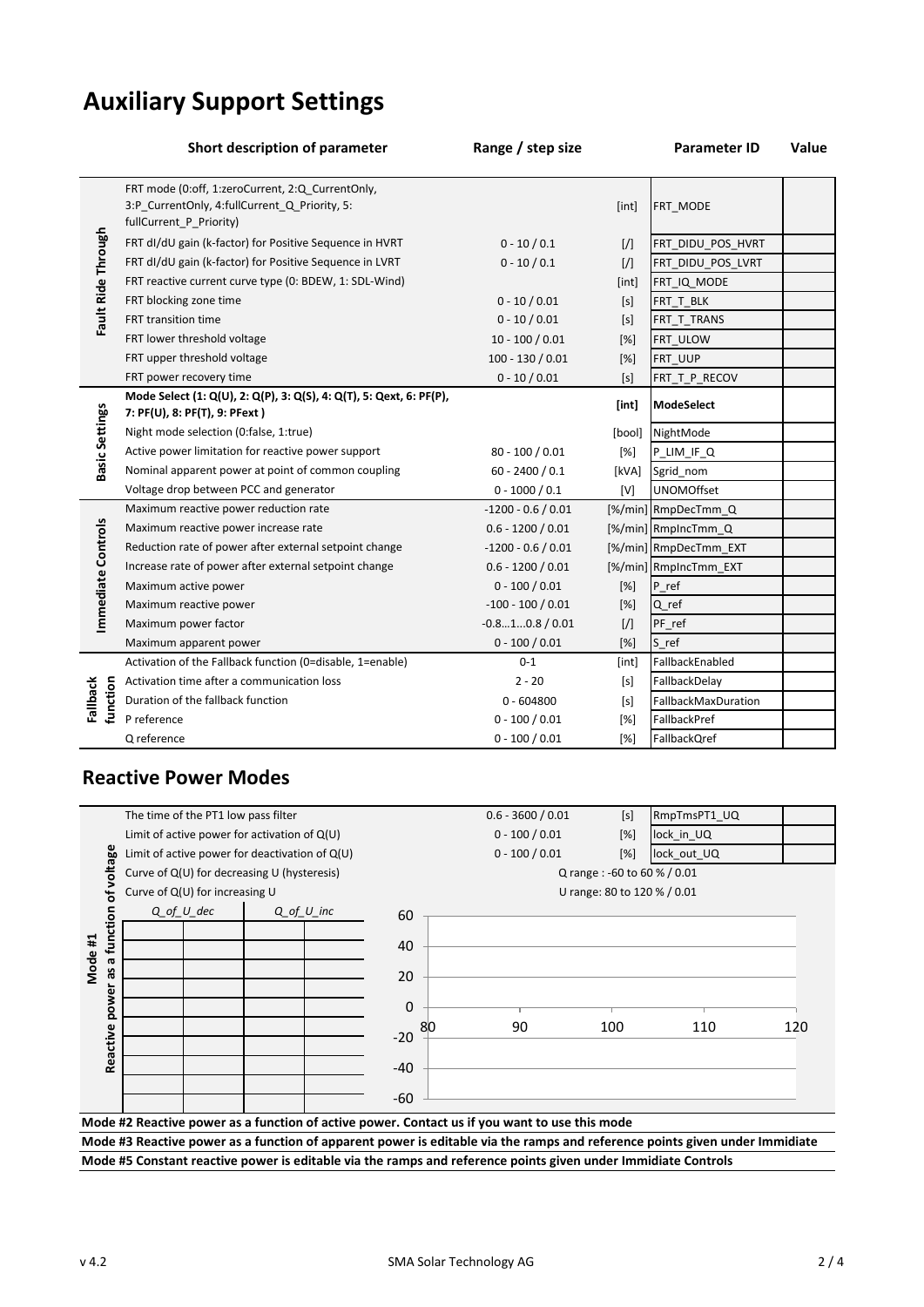

**Mode #9 Constant power factor is editable via the ramps and reference points given under Immidiate Controls**

### **Active Power control**